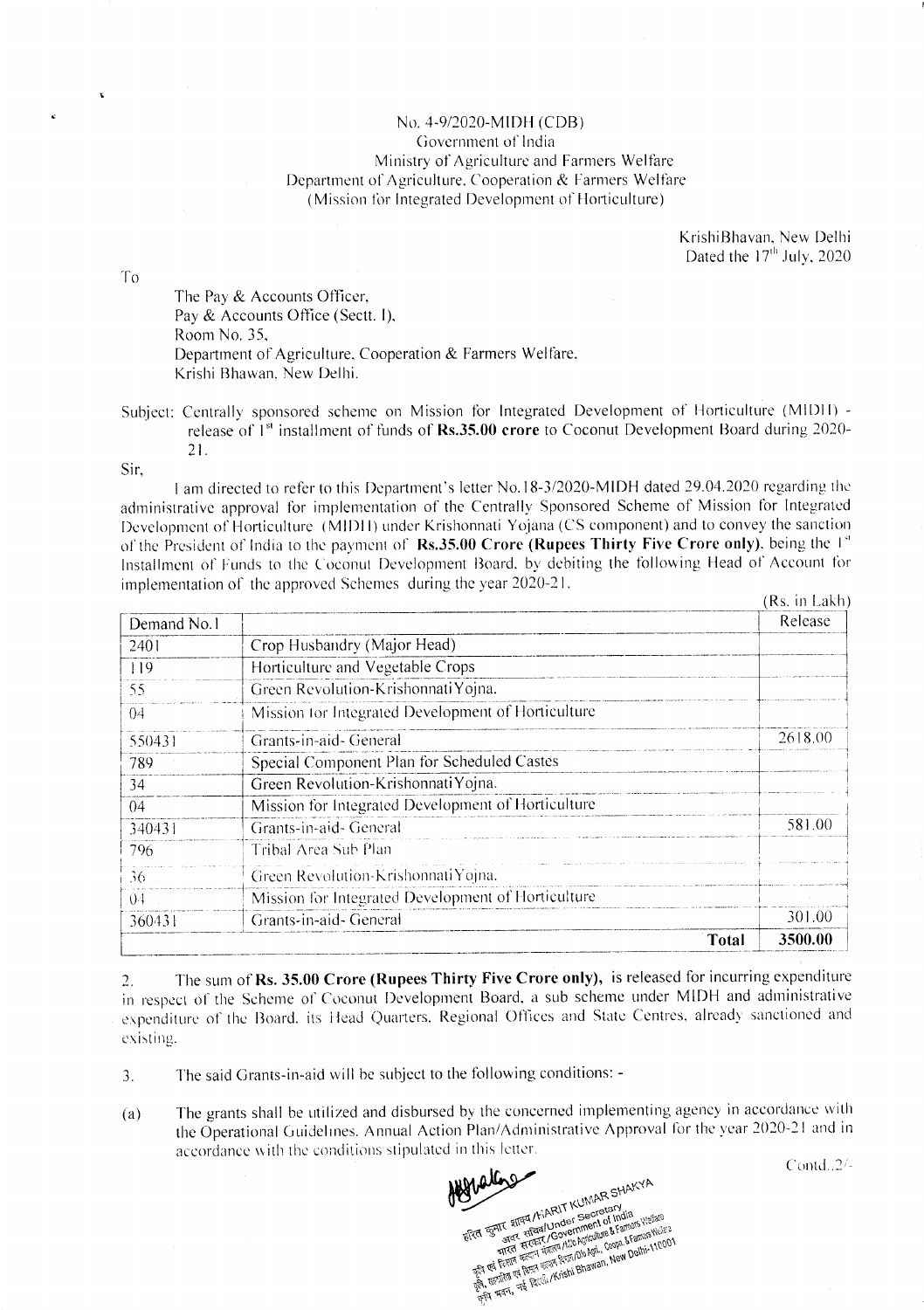- The implementing agency shall maintain proper accounts of the expenditure incurred and submit the  $(b)$ statement of audited accounts and Utilization Certificate to this Department as soon as possible after the close of the financial year.
- The audited records of all assets (permanent or semi permanent) acquired wholly or substantially out  $(c)$ of the grant to the implementing agency should be maintained as prescribed in General Financial Rule 2017 and shall be furnished to the Government of India annually following the financial year to which it relates.
- Assets permanent or semi-permanent acquired wholly or substantially out of the grant by the  $(d)$ Government of India shall not, without prior approval of the Government of India, be disposed of, encumbered or utilized for the purpose other than those for which the grant is being sanctioned.
- The accounts of the implementing agency shall be open to Internal Audit of the Principal Accounts  $(e)$ Officer, Department of Agriculture & Cooperation as well as the Statutory Audit by the Comptroller & Auditor General of India at his discretion and he shall have the right to demand the production of books, accounts, connected vouchers and other documents and papers in this regard.
- The concerned implementing agency shall furnish the physical and financial progress report to this  $(f)$ Department on monthly basis in the prescribed format.
- The Implementing Agencies will follow other terms and conditions contained in the General  $(g)$ Financial Rules 2017, as amended from time to time.
- Any unspent balance of grant, which is not spent for the purpose for which it is sanctioned during the  $(h)$ financial year shall be refunded to the Government of India or adjusted for further utilization at the The funds shall be transferred electronically through RTGS end of the financial year. System/Demand Draft to the Implementing Agencies.
- All grantee institutions shall submit Utilization certificates on PFMS.  $(i)$
- The further use of Grants in Aid being released by this Sanction Order, is to be done through EAT  $(i)$ module of PFMS. The Utilization Certificate not supported by the EAT module data is likely to be rejected and expenditure is not to be treated as regular. The agency would be forced to refund the amount received as the expenditure not appearing in EAT module data is not be taken as expenditure incurred in accordance with the terms and conditions of this Sanction Order.
- This issues with the concurrence of the Finance Division vide their Dy. No.84799-FTS/SS&FA dated 4. 14.7.2020.
- This has been noted at Serial No. 1, 2 and 3 at page 16 of the Register of Grants of 2020-21 [as per 5. GFR 235(A)].
- No UC is pending against Coconut Development Board, Kochi. 6.

Yours faithfully.

(Harit Kumar Shakya) Under Secretary to the Govt. of Dulia<br>
हरित दुनार शाक्य/tidelli ityly Present 2188795<br>
हरित दुनार शाक्य/tidelli ityly Present 2388795<br>
अतर सचित/Under Secretary 388795<br>
अतर सचित/Government of India<br>
अतिकास केल्ला मंत्रण/bl gas are committed with the strategies with successive and committee where the strategies well in the e u w mur a trait mai that women. New Delhi-1100.